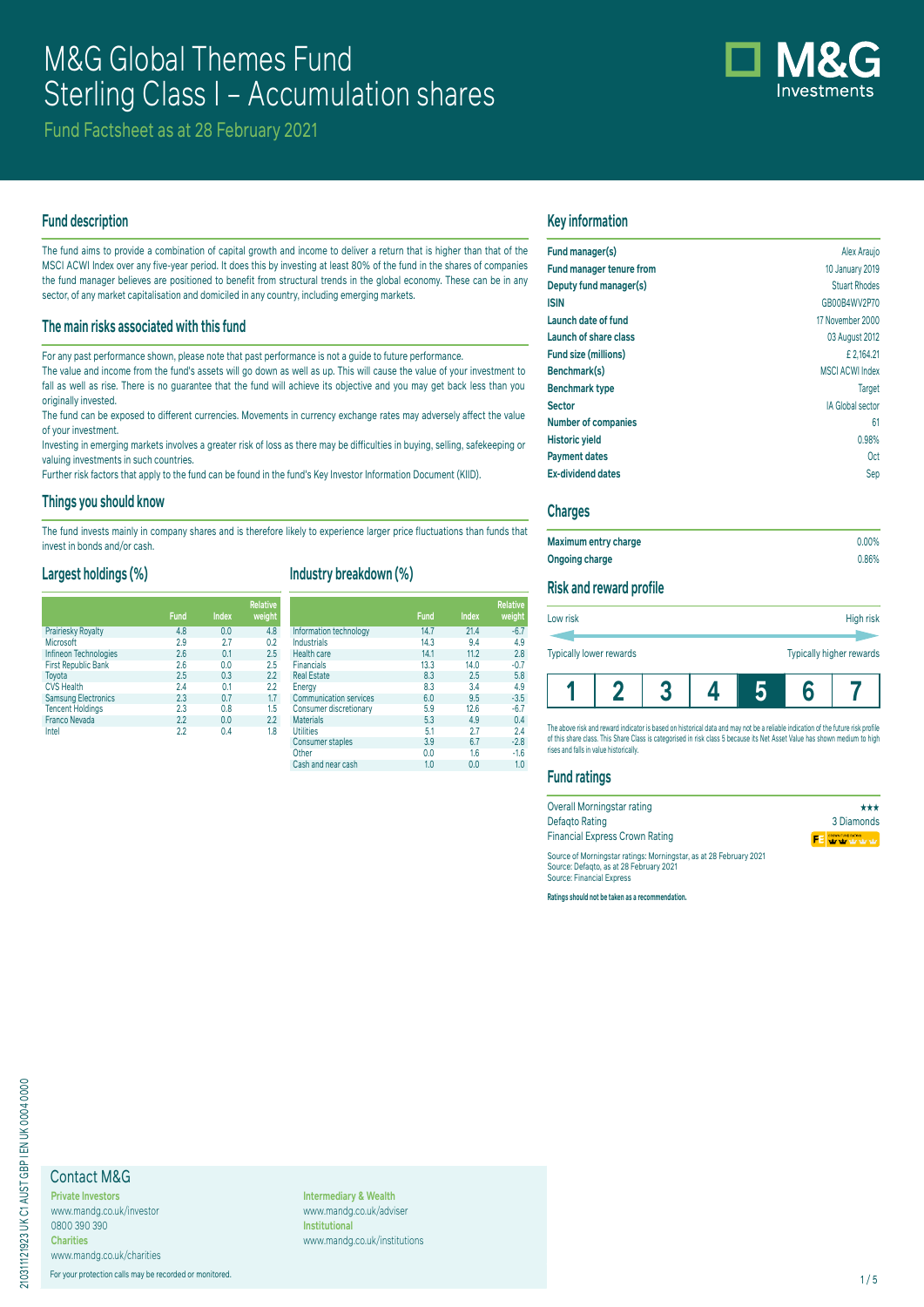# **Fund codes and charges**

|                       |              |                  |                 |                           |            |                       | <b>Minimum</b> | <b>Minimum</b> |
|-----------------------|--------------|------------------|-----------------|---------------------------|------------|-----------------------|----------------|----------------|
|                       |              |                  |                 | <b>Share class launch</b> | Ongoing    |                       | <i>initial</i> | top up         |
| Share class           | <b>ISIN</b>  | <b>Bloomberg</b> | <b>Currency</b> | date                      | charge     | <b>Historic yield</b> | investment     | investment     |
| <b>Sterling A Acc</b> | GB0030932452 | <b>MGGLBAALN</b> | <b>GBP</b>      | 28/02/1973                | $1.26\%$ * | 0.58%                 | £500           | £100           |
| Sterling A Inc        | GB0030932346 | <b>MGGLBAILN</b> | <b>GBP</b>      | 28/02/1973                | 1.26%*     | 1.70%                 | £500           | £100           |
| Sterling   Acc        | GB00B4WV2P70 | <b>MGGBSIALN</b> | <b>GBP</b>      | 03/08/2012                | 0.86%      | 0.98%                 | £500,000       | £10,000        |
| Sterling I Inc        | GB00B76CZD62 | <b>MGGBSIILN</b> | <b>GBP</b>      | 03/08/2012                | 0.86%      | 1.69%                 | £500,000       | £10,000        |
| <b>Sterling R Acc</b> | GB00B7FW1L71 | <b>MGGBSRALN</b> | <b>GBP</b>      | 03/08/2012                | 1.11%      | 0.78%                 | £500           | £100           |
| Sterling R Inc        | GB00B765NR56 | <b>MGGBSRILN</b> | <b>GBP</b>      | 03/08/2012                | 1.11%      | 1.70%                 | £500           | £100           |
| Sterling X Acc        | GB0031952376 | <b>MGGLBXALN</b> | <b>GBP</b>      | 01/10/2002                | 1.26%*     | 0.58%                 | £500           | £100           |
| Sterling X Inc        | GB0031952269 | <b>MGGLBXILN</b> | <b>GBP</b>      | 01/10/2002                | 1.26%*     | 1.70%                 | £500           | £100           |

Any organism and the man and the manual manual manual manual manual manual manual manual manual manual manual manual manual manual manual manual manual manual manual manual manual manual manual manual manual manual manual fund and share class. Please see the important information for Investors document and the relevant Key Investor Information Document for more information on the risks associated with this fund and which share classes are a

# **Country breakdown (%)**

|             | <b>Fund</b> | <b>Index</b> | <b>Relative</b><br>weight |
|-------------|-------------|--------------|---------------------------|
| <b>US</b>   | 43.7        | 56.2         | $-12.4$                   |
| Canada      | 10.7        | 2.6          | 8.1                       |
| Germany     | 6.1         | 2.5          | 3.6                       |
| UK          | 4.0         | 3.8          | 0.2                       |
| Switzerland | 3.9         | 2.6          | 1.3                       |
| Japan       | 3.8         | 6.8          | $-3.1$                    |
| China       | 3.4         | 5.4          | $-1.9$                    |
| France      | 3.4         | 2.9          | 0.6                       |
| Other       | 20.0        | 17.4         | 2.6                       |

Cash 1.0 0.0 1.0

## **Currency breakdown (%)**

|                      | <b>Fund</b> | <b>Index</b> | <b>Relative</b><br>weight |
|----------------------|-------------|--------------|---------------------------|
| <b>US dollar</b>     | 50.7        | 58.5         | $-7.9$                    |
| Euro                 | 16.6        | 8.6          | 8.0                       |
| Canadian dollar      | 7.1         | 2.8          | 4.3                       |
| Hong Kong dollar     | 6.8         | 3.9          | 2.9                       |
| <b>British pound</b> | 4.5         | 3.9          | 0.6                       |
| Japanese yen         | 3.8         | 6.8          | $-3.0$                    |
| Australian dollar    | 3.3         | 2.0          | 1.3                       |
| Korean won           | 2.4         | 1.8          | 0.6                       |
| Swiss franc          | 1.8         | 2.4          | $-0.6$                    |
| Other                | 3.1         | 9.2          | $-6.1$                    |

# **Single year performance (5 years)**

| <b>From</b>                     | 01/03/20 | 01/03/19 | 01/03/18 | 01/03/17 | 01/03/16 |
|---------------------------------|----------|----------|----------|----------|----------|
| To                              | 28/02/21 | 29/02/20 | 28/02/19 | 28/02/18 | 28/02/17 |
| Sterling   Accumulation         | 20.6%    | 14.3%    | $-0.8\%$ | 9.1%     | 33.1%    |
| ■ Benchmark                     | 19.6%    | 8.8%     | 3.3%     | 6.9%     | 35.0%    |
| Annual nerformance 2020 · 11 8% |          |          |          |          |          |

**Annual performance 2020 : 11.8%**

### **Performance over 5 years**



#### **Past performance is not a guide to future performance.**

rerrormance comparison: The fund is actively managed. The denomiark is a target which the hundsees to outperform. The index has been chosen as the fund's target denomiark as it dest feriects the<br>scope of the fund's investm

Source: Morningstar, Inc and M&G, as at 28 February 2021. Returns are calculated on a price to price basis with income reinvested. Benchmark returns stated in GBP terms

Performance charts © 2021 Morningstar Inc., All Rights Reserved. The information contained within: (1) is proprietary to Morningstar and/or its content providers; (2) may not be copied or distributed; and (3) is not warranted to be accurate, complete or timely. Neither Morningstar nor its content providers are responsible for any damages or losses arising from any use of this information.

# **Capitalisation breakdown (%)**

|                           | Fund | Index | <b>Relative</b><br>weight |
|---------------------------|------|-------|---------------------------|
| Mega cap $($ > \$50bn)    | 55.5 | 62.0  | $-6.5$                    |
| Large cap (\$10 - \$50bn) | 33.3 | 31.8  | 1.5                       |
| Mid cap (\$2 - \$10bn)    | 8.8  | 6.2   | 2.6                       |
| Small cap (< \$2bn)       | 1.4  | 0.0   | 1.4                       |
| Cash                      | 1.0  | 0.0   | 1.0                       |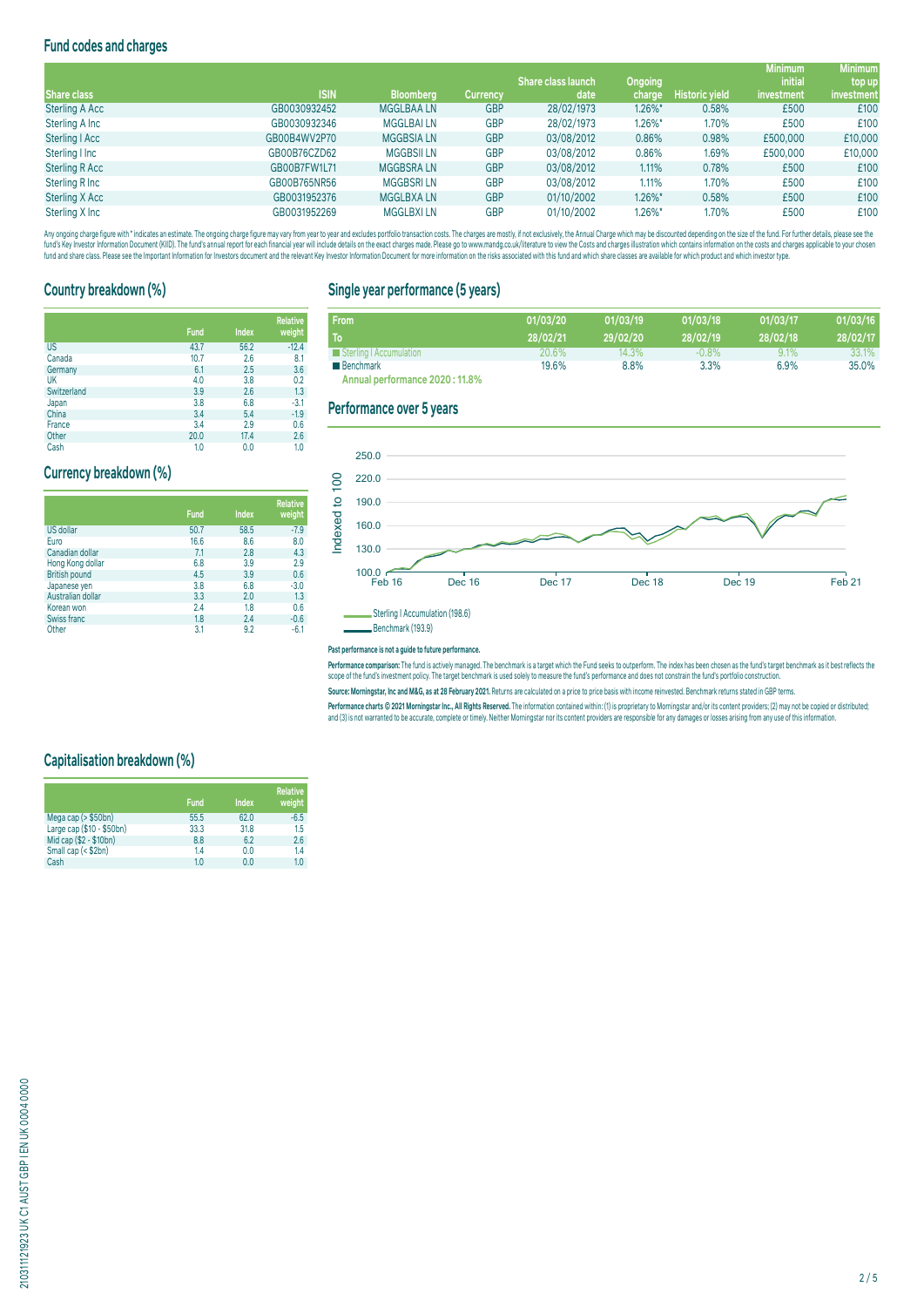## **ESG Integrated funds**



Funds that integrate financially material ESG data into the risk management and decision-making process, as well as our company-wide exclusions (cluster munitions and antipersonnel mines). Some strategies may have some additional ESG exclusions.

# **Approach to responsible investment**

|                                              | Yes | <b>No</b> | N/A |
|----------------------------------------------|-----|-----------|-----|
| <b>ESG integration</b>                       |     |           |     |
| <b>Additional ESG specifications</b>         |     |           |     |
| <b>Exclusions</b>                            |     |           |     |
| Cluster munitions & anti personnel landmines |     |           |     |
| Other exclusions or restrictions             |     |           |     |
| <b>Voting</b>                                |     |           |     |
| Engagement                                   |     |           |     |

Please see glossary for further explanation of these terms.

# **ESG Standard Glossary**

## **Additional ESG specifications:** In the context of M&G, these are funds managed with an explicit ESG objective, outcome or in accordance with specific ESG criteria, and will have a number of minimum exclusions in place.

**Engagement:** Interaction with company management on various financial and non-financial, including ESG, issues. Engagement allows investors to better understand how a company is undertaking its operations and how it is interacting with its stakeholders, as well as advising on and influencing company behaviour and disclosures where appropriate.

**ESG integration:** Describes the explicit and systematic inclusion of Environmental, Social and Governance factors in investment analysis and investment decisions. It underpins a responsible investment approach, and allows investors to

better manage risk and generate sustainable, long-term returns.

**Exclusions:** The exclusion or restriction of investments based on the sector in which they operate, the products or services they provide or for other specific criteria, i.e. they are deemed to be in breach of the United Nations Global Compact principles on human rights, labour the environment and anti-corruption.

**Voting:** As the partial owners of a company, shareholders have the right to vote on resolutions put forward at a company's annual general meeting. These resolutions include the re-election of directors, executive remuneration and business strategy, among others, and may include resolutions put forward by shareholders.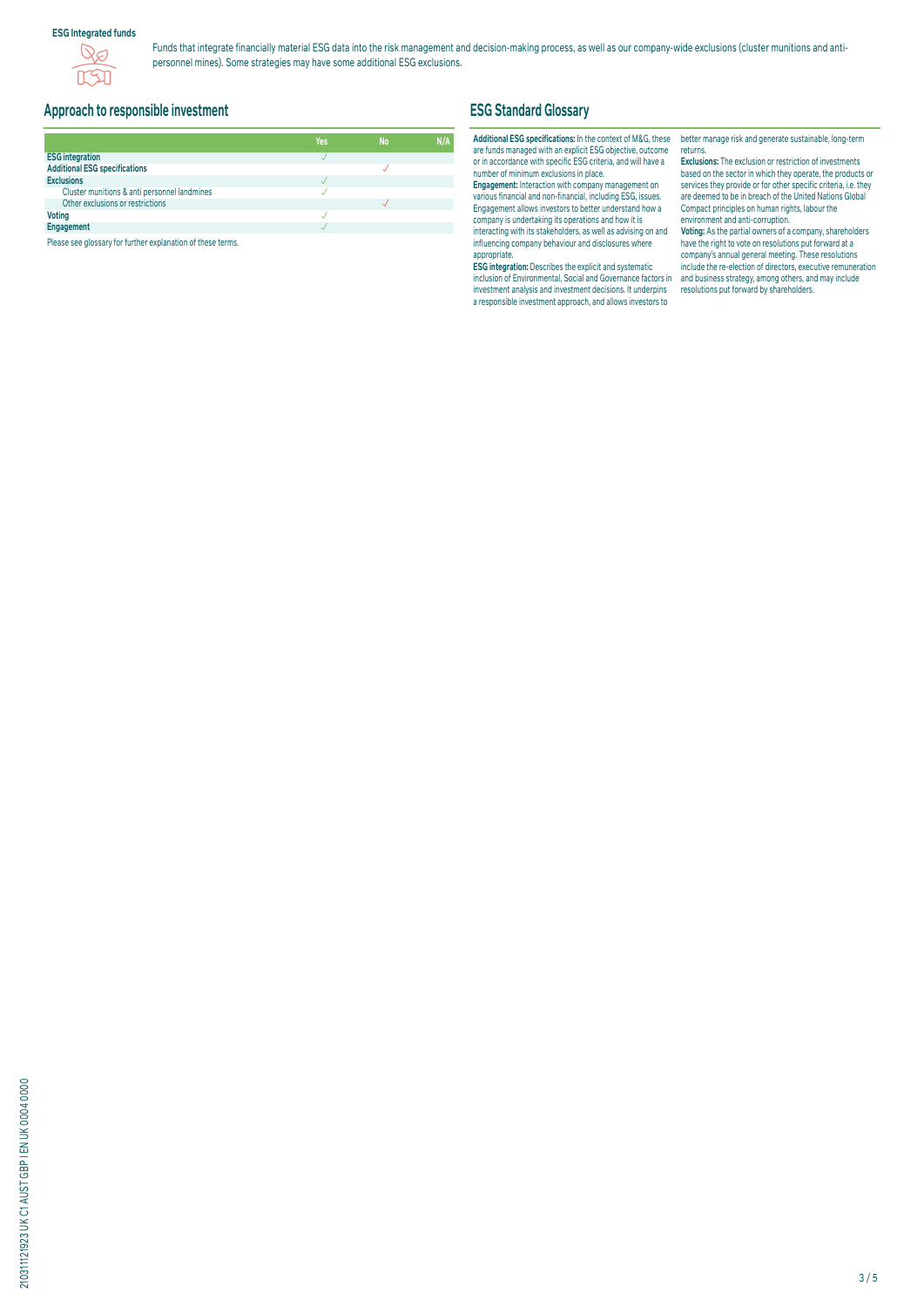The fund originally launched on 28 February 1973 (end of the initial offer period of the Fund in the UK). However, on 17 November 2000, the fund re-launched and we are choosing to use this date as the launch date for this

name, objective, benchmark and sector changed. On 17 November 2017, the fund's name, objective, policy, and performance comparator changed.<br>On 17 November 2017, the fund's banchmark changed from the FTSE Global Basics Comp The M&G Global Themes Fund is a sub-fund of M&G Investment Funds (1).

The Morningstar Overall Rating based on the fund's Sterling Class I shares. Copyright © 2021 Morningstar UK Limited. All Rights Reserved. Ratings should not be taken as recommendation.

This financial promotion is issued by M&G Securities Limited which is authorised and regulated by the Financial Conduct Authority in the UK and provides ISAs and other investment products. The company's registered office i EC3M 5AG. Registered in England No. 90776.

210311121923 UK C1 AUST GBP I EN UK 0004 0000 210311121923 UK C1 AUST GBP I EN UK 0004 0000